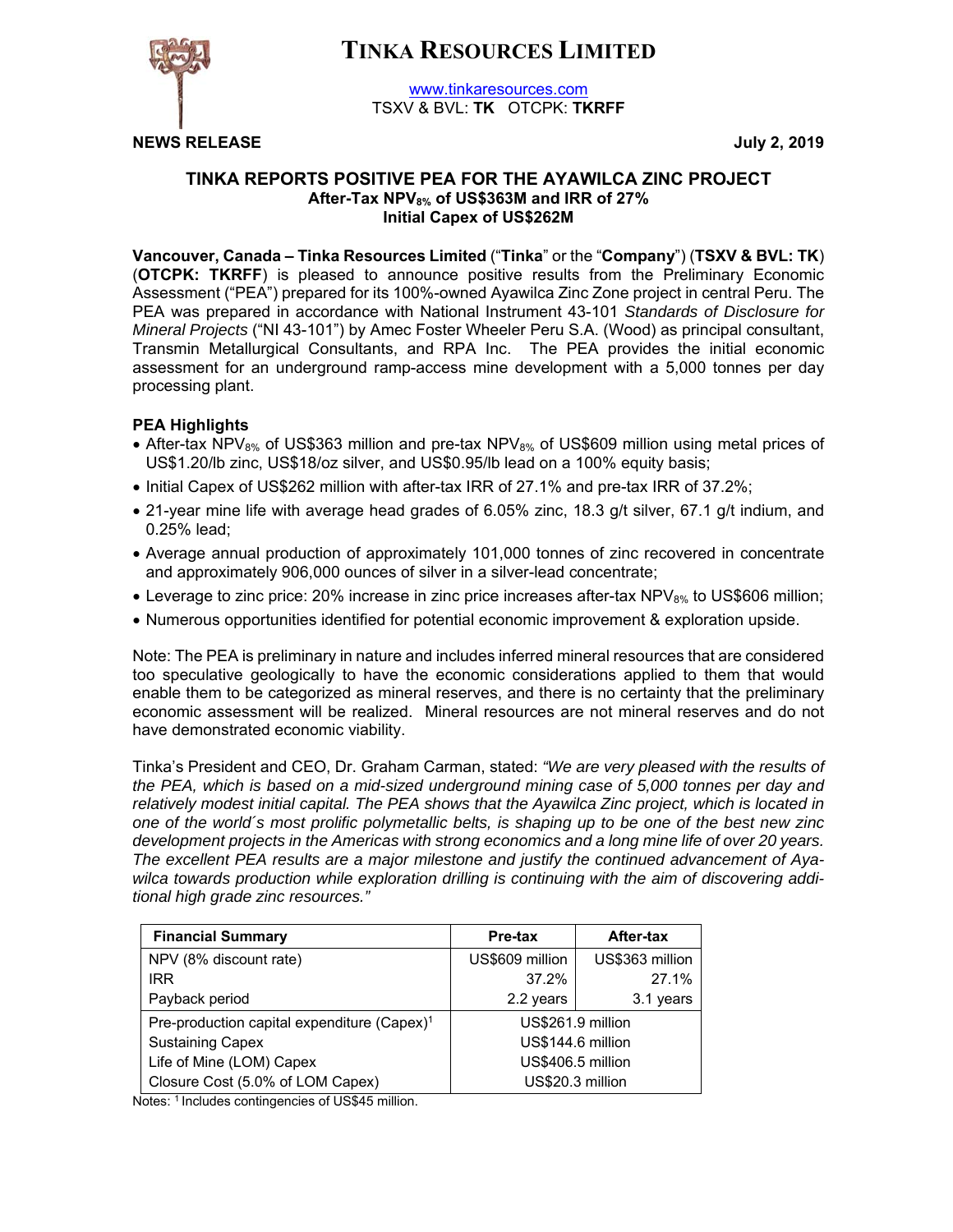| <b>Operating Summary</b>                           |                   |
|----------------------------------------------------|-------------------|
| Processing plant throughput                        | 5,000 t/day       |
| Average annual zinc concentrate production         | 201,500 dmt/year  |
| Average annual lead-silver concentrate production  | 7,570 dmt/year    |
| Average annual silver in lead concentrate          | 905,700 oz/year   |
| Net Smelter Return from zinc and lead concentrates | US\$4,002 million |
| Mining costs                                       | US\$36.66/t       |
| Processing costs                                   | US\$6.44/t        |
| G&A costs                                          | <b>US\$5.48/t</b> |
| <b>Total Operating Costs (Opex)</b>                | US\$48.57/t       |

Notes: dmt = dry metric tonne

| <b>Metal Prices &amp; Exchange Rate Assumptions</b> | Input value         |
|-----------------------------------------------------|---------------------|
| <b>Zinc Price</b>                                   | US\$1.20/lb         |
| Lead Price                                          | US\$0.95/lb         |
| <b>Silver Price</b>                                 | <b>US\$18/oz</b>    |
| NSR Cut-off value                                   | <b>US\$65/t</b>     |
| Exchange Rate - Peruvian SOL/USD                    | 3.3                 |
| Total material processed (LOM)                      | 38.2 million tonnes |
| Mine Life                                           | 21.1 years          |



## **PEA Mine Plan – 5,000 Tonnes per Day Underground Mining Operation**

The PEA for the Ayawilca Zinc Zone is based on an underground mine operating at a mining rate of 5,000 tonnes per day for a mine life of 21.1 years. For the purposes of the PEA, production is assumed to commence in 2023 following 18 months of construction and commissioning. This initial mine plan is based on mining a total of 8.4 million tonnes Indicated Resources (grading 6.95% Zn, 0.18% Pb and 15.8 g/t Ag) plus 29.8 million tonnes Inferred Resources (grading 5.79% Zn, 0.27% Pb, and 19.0 g/t Ag) over the life of mine ("LOM") using an NSR cut-off value of US\$65/t (of the 11.7 Mt Indicated and 45.0 Mt Inferred Resources at a US\$55/t NSR cut-off value). The zinc-rich mill feed will be trucked to the surface via a one-way-traffic ramp system connecting two mine portals to the underground infrastructure and accessing production areas starting at West and South Ayawilca.

Processing of the zinc mineralization will be through a standard crushing and grinding circuit followed by froth flotation, concentrate thickening and filtration. The mine operation will produce two concentrates: a zinc concentrate which is anticipated to assay 50% zinc based on metallurgical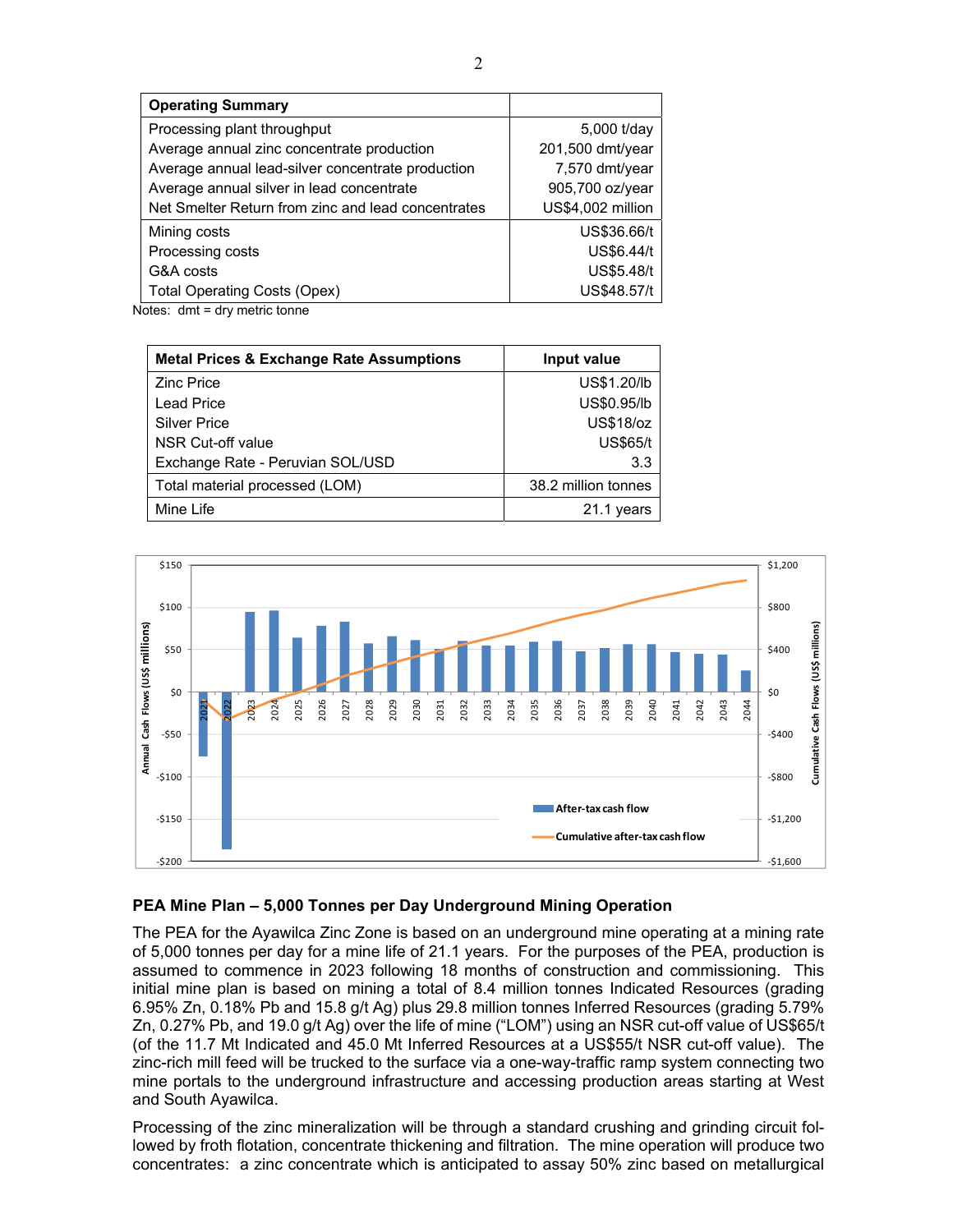test work; and a lead concentrate which is anticipated to assay 50% lead and between 2,750 and 5,930 g/t silver (calculated on assays and based on similar base metal operations). About half of the tailings will be thickened and sent to a surface tailings storage facility, while the remainder will be mixed with cement and used as structural backfill in the underground operations.



Based on preliminary mine plan analysis including resource geometry, the scale of the deposit and grade distribution, room and pillar ("R&P") and post-pillar mining ("P&P") methods were selected.

The estimated operating costs, over the life of the Project, are as follows:

Operating Costs per Mining Method (Opex)

| <b>Description</b>          | <b>Cost per Tonne Processed</b> |
|-----------------------------|---------------------------------|
| Mining - Room & Pillar      | US\$38.06                       |
| Mining - Post & Pillar      | US\$35.29                       |
| Average Mining Cost         | US\$36.66                       |
| <b>Process Plant</b>        | <b>US\$6.44</b>                 |
| G&A (US\$10M/yr)            | <b>US\$5.48</b>                 |
| <b>Total Operating Cost</b> | <b>US\$48.58</b>                |

The major components of the initial capital expenditures of US\$261.9 million include US\$76.3 million for the processing plant, US\$34.3 million for on-site infrastructure, US\$43.1 million for mine equipment and underground pre-production development, US\$14.7 million for off-site infrastructure, and US\$6.7 million for a starter tailings storage facility direct costs. Contingencies in the capital costs total US\$44.5 million. The major components of sustaining capital are US\$109.7 million for mining equipment and underground development, and US\$34.9 million for tailings management over the 21.1 year mine life.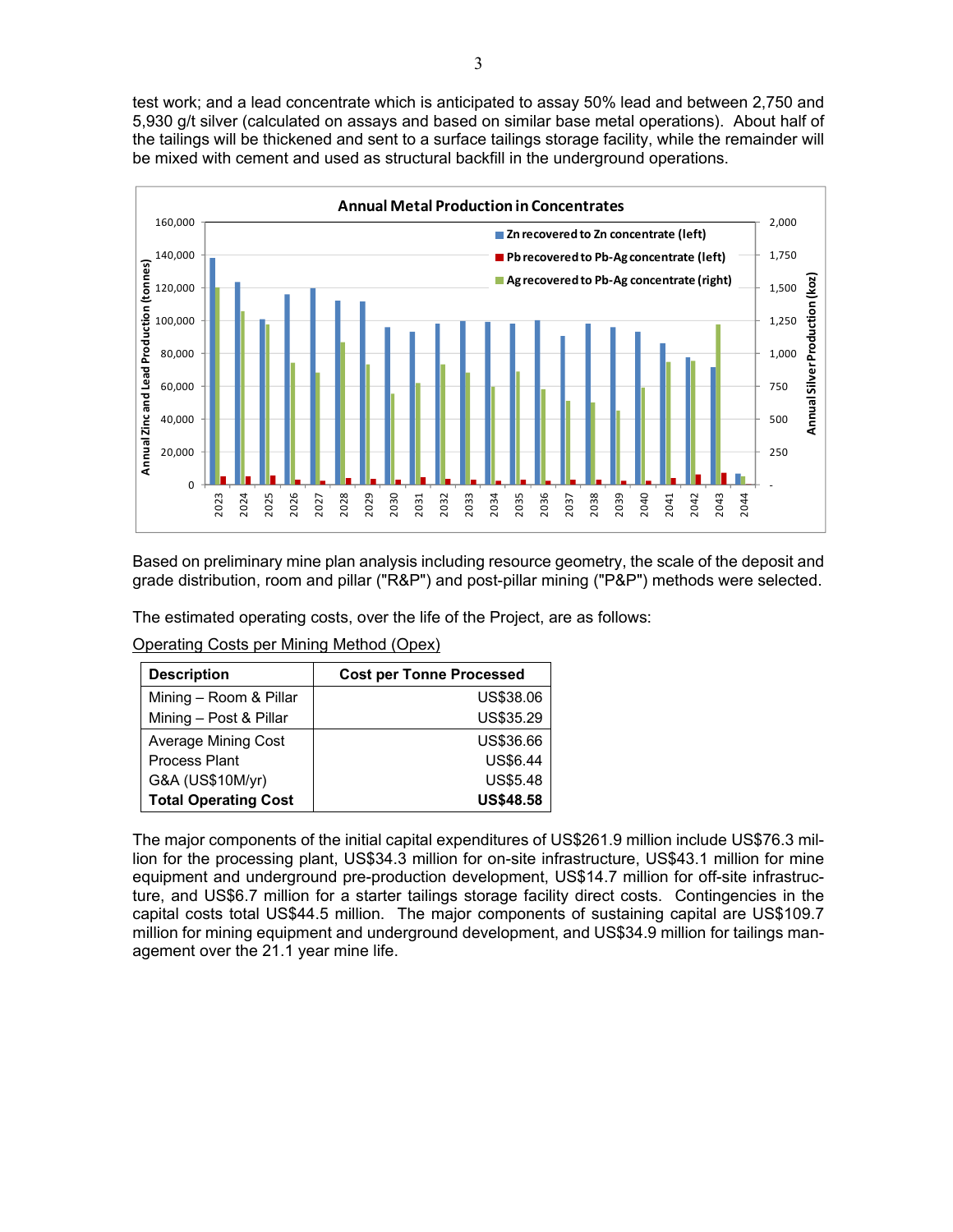| <b>Capital Cost Item</b>  | Initial (US\$ M) | Sustaining (US\$ M) | Total (US\$ M) |
|---------------------------|------------------|---------------------|----------------|
| Mining & mine development | 43.1             | 109.7               | 152.8          |
| Process plant             | 76.3             |                     | 76.3           |
| On-site infrastructure    | 34.3             |                     | 34.3           |
| Off-site infrastructure   | 14.7             |                     | 14.7           |
| Tailings storage facility | 6.7              | 34.9                | 41.6           |
| Indirect + Owner costs    | 42.3             |                     | 42.3           |
| Contingencies             | 44.5             |                     | 44.5           |
| <b>TOTAL PROJECT</b>      | 261.9            | 144.6               | 406.5          |
| <b>CLOSURE COSTS</b>      |                  |                     | 20.3           |

## **Metallurgical Recoveries and Off-Site Charges**

As reported in the Company's news release on June  $5<sup>th</sup>$  2019, metallurgical testing of samples from Ayawilca indicate that a zinc concentrate grading 50% zinc can be produced with 92% of the zinc recovered to the concentrate. The lead metallurgy has been assumed based on similar operations. The lead concentrate is expected to assay 50% lead and between 2,750-5,930 g/t silver. Most of the silver is expected to report to the lead concentrate and be payable, while silver is not expected to be payable in the zinc concentrate. The zinc concentrate is expected to be a marketable concentrate with no deleterious elements other than an iron penalty. Concentrate grade assumptions and recoveries for the principal metals are provided in the table below.

#### Composite Head Grade, Metallurgical Results and Recoveries

|                    | <b>Average Grade LOM</b> |                        |              |                        |                               | <b>Metallurgical Recoveries (%)</b> |        |      |               |
|--------------------|--------------------------|------------------------|--------------|------------------------|-------------------------------|-------------------------------------|--------|------|---------------|
| <b>Product</b>     | <b>Zinc</b><br>'%)       | <b>Indium</b><br>(g/t) | Lead<br>(%)  | <b>Silver</b><br>(g/t) | Zinc Equiv.<br>$\frac{10}{2}$ | <b>Zinc</b>                         | Indium | ∟ead | <b>Silver</b> |
| Feed grade         | 6.05                     | 67.1                   | 0.25         | 18.3                   | $6.77*$                       | 100                                 | 100    | 100  | 100           |
| l Zinc Concentrate | 50.0                     | 555                    | $0$ to $0.1$ | $0 - 100$              |                               | 92                                  | 92     |      | 0             |
| l Lead Concentrate | 4.0                      |                        | 50.0         | $3.721**$              |                               |                                     |        | 85   | 85            |

 $\overline{z}$  Zinc Equivalent (%) = NSR/15.39. See NSR Calculation below

\*\* Silver grades were calculated for the PEA and range from 2,750 to 5,930 g/t

Off-site charges include road transport of concentrates either to the local port of Callao, Peru, or a local smelter. For the purposes of the PEA, 75,000 tonnes per year of the zinc concentrates are assumed to be delivered directly to a local smelter and the remainder of the concentrates (averaging 126,750 tonnes per year) are assumed to be shipped to overseas smelters. All of the lead concentrates are assumed to be shipped overseas. Off-site charges include treatment charges, refining charges, and iron penalties at smelter.

#### Off-site Charges

| <b>Description</b>                      | <b>Zinc Concentrate</b> | <b>Lead-Silver Concentrate</b> |
|-----------------------------------------|-------------------------|--------------------------------|
| Transport to Port/Local Smelter         | US\$35/wmt              | <b>US\$35/wmt</b>              |
| Port Charges                            | US\$17.5/wmt            | US\$17.5/wmt                   |
| Shipping to overseas smelter (FOB)      | <b>US\$45/wmt</b>       | US\$45/wmt                     |
| Local smelter Treatment Charge (TC)     | US\$190/dmt             |                                |
| Overseas smelter* Treatment Charge (TC) | <b>US\$170/dmt</b>      | <b>US\$150/dmt</b>             |
| Smelter Refining Charge (RC)            |                         | US\$1.50/oz                    |
| Iron Penalty                            | US\$7.50/dmt            |                                |

Notes: wmt = wet metric tonne. dmt = dry metric tonne

\* Assumes a US\$20/t credit for high indium values in the zinc concentrate, expected to be around 550 g/t In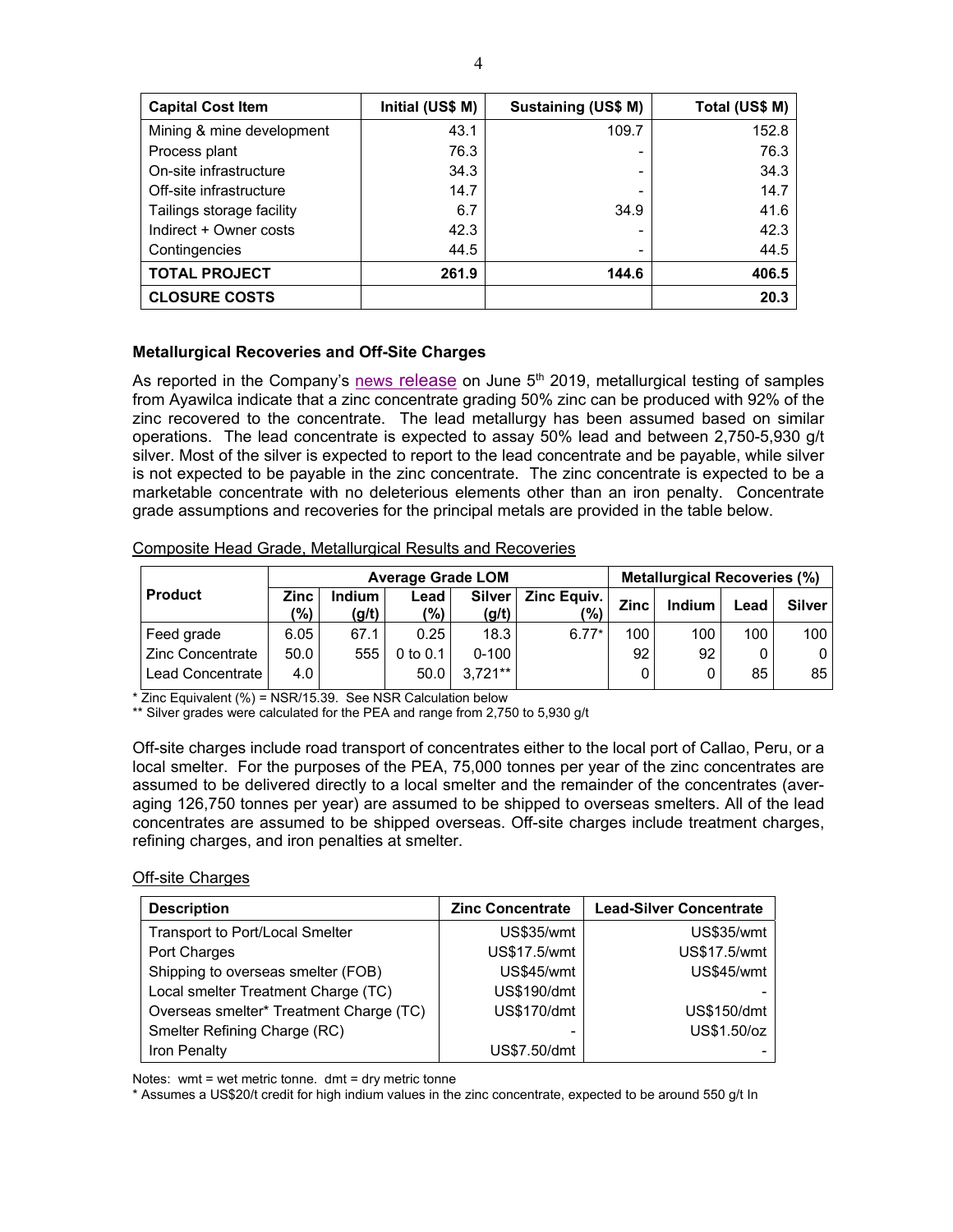#### **NSR Calculation**

The mine plan for the PEA was based on a Net Smelter Return (NSR) cut-off value of US\$65 per tonne, which is higher than the NSR cut-off value used for previous resource estimates and higher than the US\$48.58 operating cost per tonne assumed in the PEA.

The prices and NSR factors for each metal utilized in the NSR calculation are presented in the table below.

|             | <b>2019 PEA</b>                          | Nov. 26 2018 Resource Estimate |                                          |                   |  |
|-------------|------------------------------------------|--------------------------------|------------------------------------------|-------------------|--|
| Metal       | <b>Metal Price</b><br><b>Assumptions</b> | <b>NSR Factor</b>              | <b>Metal Price</b><br><b>Assumptions</b> | <b>NSR Factor</b> |  |
| Zinc (Zn)   | US\$1.20/lb                              | US\$15.39                      | US\$1.15/lb                              | <b>US\$15.34</b>  |  |
| Lead (Pb)   | US\$0.95/lb                              | US\$12.25                      | US\$1.00/lb                              | <b>US\$4.70</b>   |  |
| Silver (Ag) | US\$18.00/oz                             | <b>US\$0.44</b>                | US\$15.00/oz                             | US\$0.22          |  |
| Indium (In) | -                                        |                                | US\$0.30/g                               | <b>US\$0.18</b>   |  |

NSR for the PEA was calculated using the following formula:

NSR (US\$) = [Zn(%)\*US\$15.39+Pb(%)\*US\$12.25+Ag(g/t)\*US\$0.44].

NSR factors are different to those used for the Nov. 26, 2018 mineral resource estimation, as shown in the above table. Metal price assumptions are marginally different, while indium was not considered as payable for the PEA due to low current indium prices. However, a US\$20/dmt credit is assumed for high indium zinc concentrates sent to overseas smelters. The difference in the NSR factor for lead is the result of higher recovery of lead and higher lead grade in the concentrate.

#### **Sensitivities**

The Ayawilca Zinc Project is highly leveraged to zinc price. A 20% increase to the price of zinc results in an after-tax  $NPV_{8\%}$  of US\$606M, an increase of US\$243M over the base case PEA scenario.



## **Opportunities and Exploration Potential**

The Ayawilca Zinc Zone has not been fully delineated and is open in several directions, including to the east and northeast. Exploration drilling is currently ongoing.

Opportunities for additional value on the Ayawilca property not captured in the PEA include:

1. Potential for expansion of Zinc Zone resources at Central, South, East, Zone 3, and Camp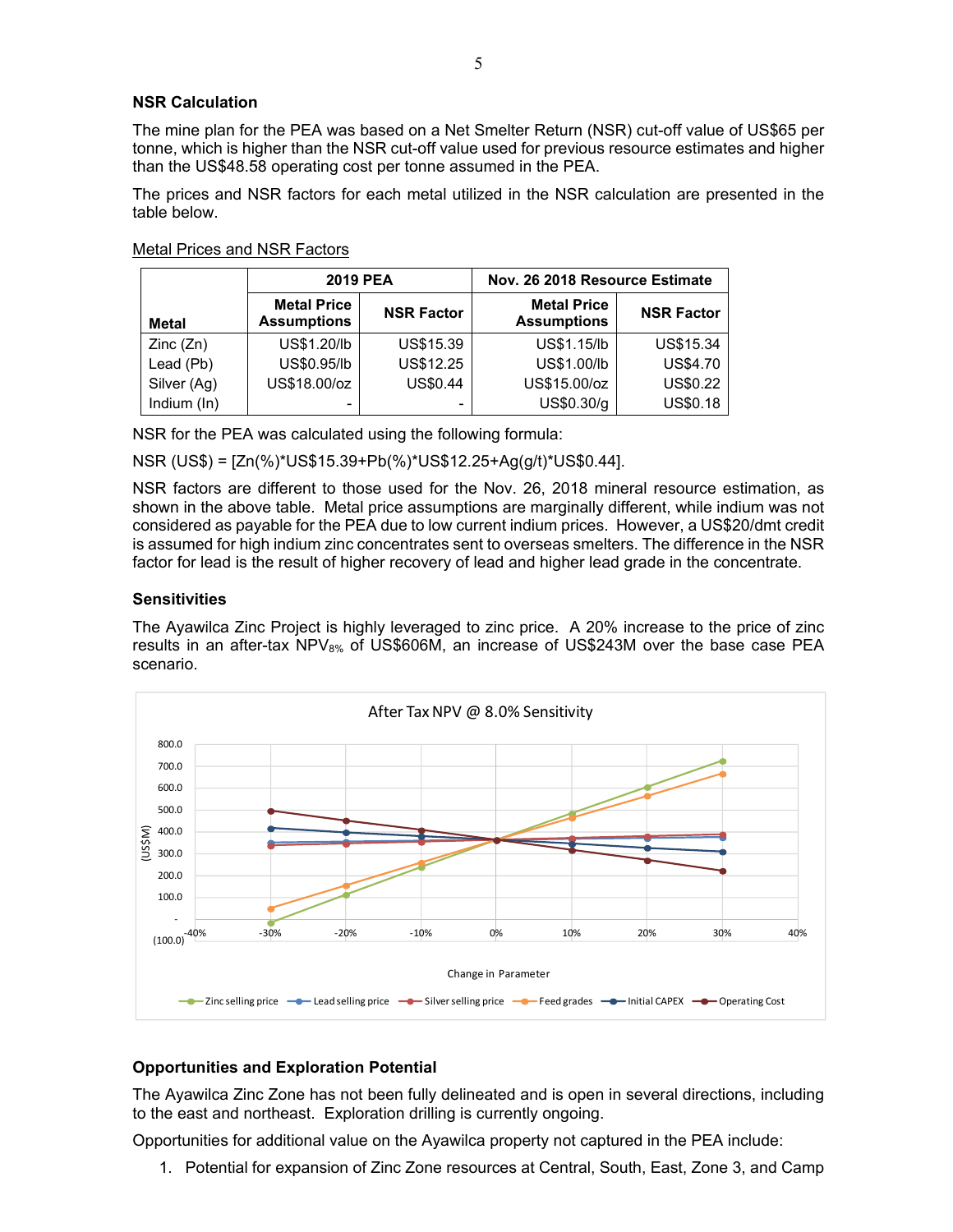areas through additional drilling;

- 2. The Tin Zone, which was not included in the PEA because it requires additional metallurgical work, offers significant exploration potential as the resource remains open in several directions;
- 3. The Colquipucro silver oxide deposit is amenable to open pit mining methods, but was not included in the PEA because it is believed to require higher silver prices to potentially be economic. However, the prospects of economic extraction may improve if a zinc mine is built on the property;
- 4. A number of untested exploration targets on the Company's 170 km<sup>2</sup> area of mining concessions that comprise the Ayawilca property.

#### **Next Steps**

Based on the positive initial PEA, the Company intends to continue to advance the Ayawilca Zinc Project towards production. Next steps will include:

- 1. Continuing exploration drilling with the aim of expanding the Zinc Zone resources, especially in high grade areas;
- 2. Obtain the required permits for infill drilling to support a Prefeasibility Study. This process has already begun and is expected to take the remainder of 2019. Further expansion of the drill permits will be required in 2020 in order to test exploration targets outside of the current drill permitted areas;
- 3. Optimization studies will be completed to evaluate potential economic improvements, including higher metallurgical recoveries (for both Zn and Pb) and a reduction in the iron content in the zinc concentrate;
- 4. Additional geotechnical data is required to evaluate more advanced mine planning studies, including potentially higher mine throughput options than contemplated in the PEA;
- 5. High indium grades in the zinc concentrate represent a potential value-add, although limited value was applied in the PEA for indium. Further technical and marketing studies will be carried out to evaluate how additional value may be derived from indium as part of a future mining operation;
- 6. Conduct mineralogical and metallurgical studies on the Tin Zone resources in order to evaluate the economic potential of these resources.

A National Instrument 43-101 Technical Report will be filed on SEDAR within 45 days.

## **Mineral Resources**

The table below outlines the Indicated and Inferred Mineral Resources estimates (Nov. 26, 2018) used in the PEA, including those that are not included in the mine plan. The **Base Case** resource is highlighted in bold, which assumes a cut-off value of US\$55/t NSR. As noted above, the metal prices and cut-off used in the mine plan are slightly modified from the resource estimation.

Sensitivity Analysis - Ayawilca Zinc Zone Tonnage and Grade Report by NSR Cut-off Value – November 26, 2018

| <b>Class</b>     | <b>NSR US\$/t</b><br>Cut-off | Tonnage<br>(Mt) | ZnEq% | Zinc $%$     | Lead %      | Indium g/t | Silver g/t |
|------------------|------------------------------|-----------------|-------|--------------|-------------|------------|------------|
|                  | 40                           | 13.6            | 7.4   | 6.3          | 0.16        | 75         | 15         |
|                  | 50                           | 12.4            | 7.9   | 6.7          | 0.17        | 80         | 15         |
| <b>Indicated</b> | 55                           | 11.7            | 8.1   | 6.9          | 0.16        | 84         | 15         |
|                  | 60                           | 10.8            | 8.5   | 7.2          | 0.16        | 89         | 16         |
|                  | 70                           | 9.4             | 9.2   | 7.7          | 0.15        | 99         | 16         |
|                  | 80                           | 7.9             | 10.0  | 8.4          | 0.15        | 111        | 17         |
|                  |                              |                 |       |              |             |            |            |
| Class            | <b>NSR US\$/t</b>            | Tonnage         | 7nEn% | $\sum$ inc % | $\sim$ heal | Indium alt | Silvor a/t |

| <b>Class</b> | NSR US\$/t Tonnage<br><b>Cut-off</b> | (Mt) |     |     |      | $ZnEq%$ Zinc % Lead % Indium g/t Silver g/t |  |
|--------------|--------------------------------------|------|-----|-----|------|---------------------------------------------|--|
|              | 40                                   | 52.7 | 6.2 | 5.2 | 0.24 | 60                                          |  |
|              | 50                                   | 48.1 | 6.5 | 5.4 | 0.24 | 64                                          |  |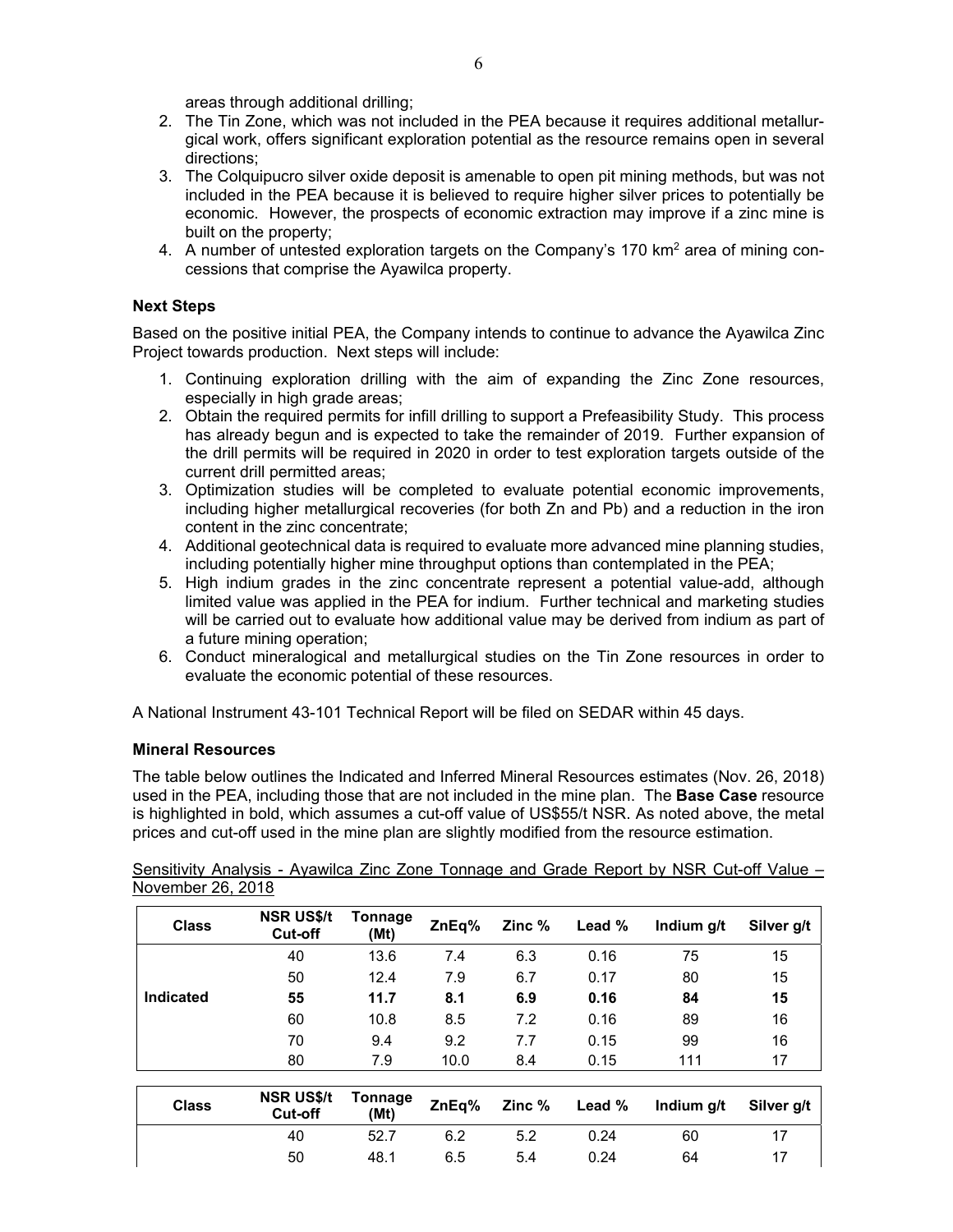| Inferred | 55 | 45.0 | 6.7 | 5.6 | 0.23 | 67 | 17 |
|----------|----|------|-----|-----|------|----|----|
|          | 60 | 41.5 | 7.0 | 5.8 | 0.23 | 70 | 18 |
|          | 70 | 33.9 | 7.6 | 6.4 | 0.22 | 78 | 18 |
|          | 80 | 26.9 | 8.3 | 6.9 | 0.22 | 86 | 20 |

Notes:

- 1. CIM (2014) definitions were followed for Mineral Resources.
- 2. Mineral Resources are reported above a cut-off NSR value of US\$55/t. The Base Case resource is highlighted in **bold**.
- 3. The NSR value was based on estimated metallurgical recoveries, assumed metal prices and smelter terms, which include payable factors, treatment charges, penalties, and refining charges. Metal price assumptions were: US\$1.15/lb Zn, US\$300/kg In, US\$15/oz Ag, and US\$1.0/lb Pb. Metal recovery assumptions were: 90% Zn, 75% In, 60% Ag, and 75% Pb. The NSR value for each block was calculated using the following NSR factors: US\$15.34 per % Zn, US\$4.70 per % Pb, US\$0.18 per gram In, and US\$0.22 per gram Ag. 4. The NSR value was calculated using the following formula:
- NSR = [Zn(%)\*US\$15.34+Pb(%)\*US\$4.70+In(g/t)\*US\$0.18+Ag(g/t)\*US\$0.22].
- 5. The ZnEq value was calculated using the following formula: ZnEq = NSR/US\$15.34.
- 6. Numbers may not add due to rounding.
- 7. Mineral Resources are not Mineral Reserves and do not have demonstrated economic viability.

#### **Qualified Person Statements**

Technical information related to the PEA contained in this news release has been reviewed and approved by William Colquhoun, FSAIMM, Principal Metallurgical Consultant with Amec Foster Wheeler (Perú) S.A., a Wood company (Wood). Mr. Colquhoun is a Fellow of the South African Institute of Metallurgy and a registered Professional Engineer of the Engineering Council of South Africa with 32 years' experience. Edwin Peralta, P.E., SME Registered Member and a Qualified Person as defined in National Instrument 43-101 – *Standards of Disclosure for Mineral Projects*, is a Senior Engineer with Wood Mining and Metals USA with 23 years of experience.

The Mineral Resources disclosed in this press release were estimated by Ms. Dorota El Rassi, P.Eng., and Mr. David Ross, P.Geo., both employees of RPA and independent of Tinka. By virtue of their education and relevant experience, Ms. El Rassi and Mr. David Ross are "Qualified Persons" for the purpose of National Instrument 43-101. The Mineral Resources were classified in accordance with CIM Definition Standards for Mineral Resources and Mineral Reserves (May, 2014). Both Ms. El Rassi, P.Eng. and Mr. David Ross, P.Geo. have read and approved the contents of this press release as it pertains to the disclosed Mineral Resource estimates.

The metallurgical and recovery inputs have been reviewed and verified by Mr. Adam Johnston, FAusIMM, CP (Metallurgy) of Transmin Metallurgical Consultants, Lima, a Qualified Person as defined by National Instrument 43-101. Mr Johnston has 25 years of mineral processing experience and is a Fellow of the Australasian Institute of Mining and Metallurgy.

Dr. Graham Carman, Tinka's President and CEO, reviewed, verified and compiled the technical contents of this release. Dr Carman is a Fellow of the Australasian Institute of Mining and Metallurgy, and is a Qualified Person as defined by National Instrument 43-101.

#### **Data verification and quality control and assurance**

RPA visited the Ayawilca property, reviewed the sampling and preparation methods, QA/QC methods and results, and sample chain of custody procedures; and performed independent resource database verification tests. Details on the database verification work are provided in a RPA Technical Report dated January 9, 2019. RPA is of the opinion that the procedures are appropriate and the resource database is suitable to estimate Mineral Resources.